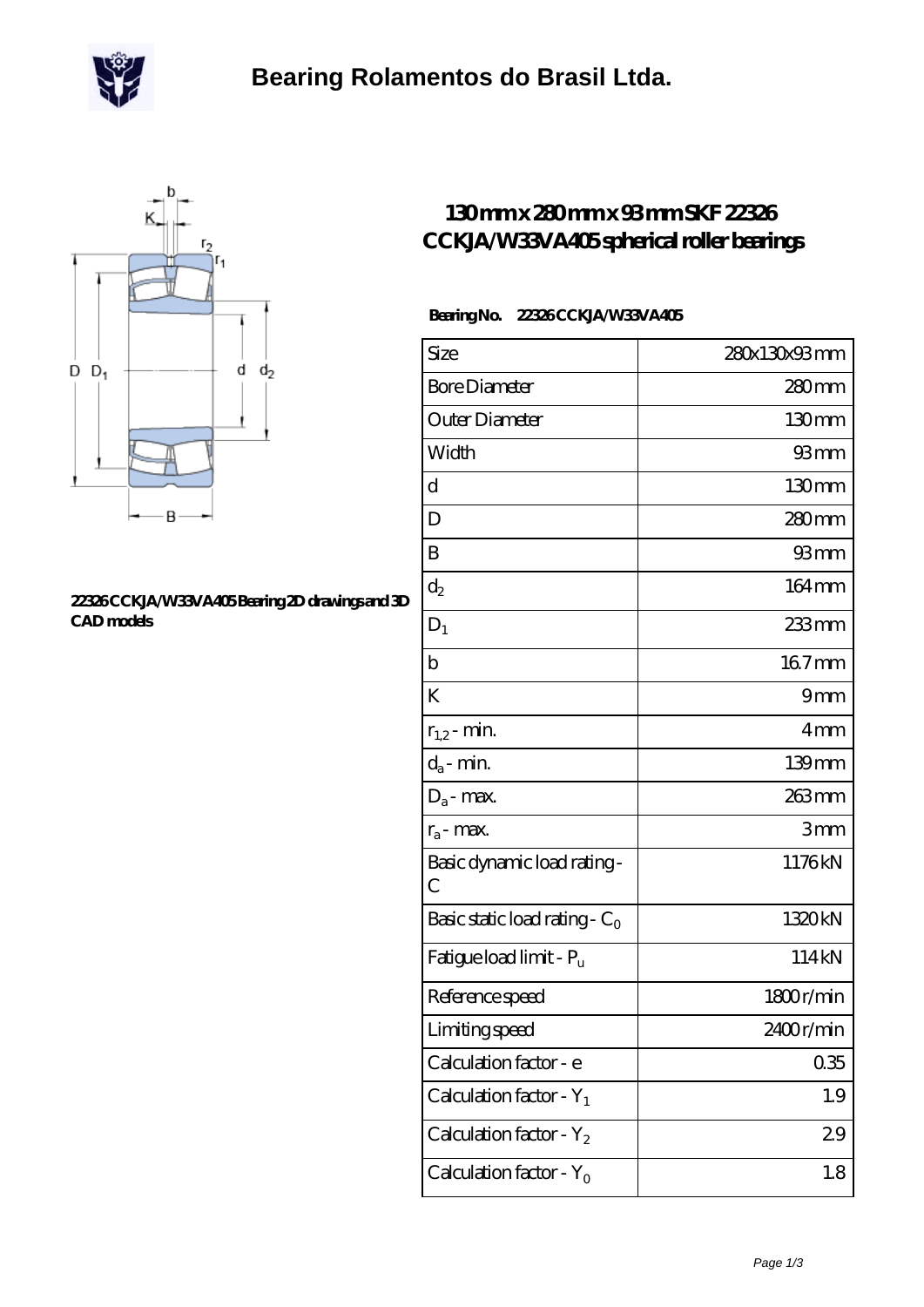

| Permissible rotational<br>acceleration (oil<br>lubrication) | 853g [m/s]                                                                                                                                                                                                                       |
|-------------------------------------------------------------|----------------------------------------------------------------------------------------------------------------------------------------------------------------------------------------------------------------------------------|
| Permissible linear<br>acceleration (oil<br>lubrication)     | $196g$ [m/s]                                                                                                                                                                                                                     |
| Category                                                    | Spherical Roller Bearings                                                                                                                                                                                                        |
| Inventory                                                   | 0 <sup>0</sup>                                                                                                                                                                                                                   |
| Manufacturer Name                                           | <b>SKF</b>                                                                                                                                                                                                                       |
| Minimum Buy Quantity                                        | N/A                                                                                                                                                                                                                              |
| Weight /Kilogram                                            | 27.372                                                                                                                                                                                                                           |
| Product Group                                               | BO4311                                                                                                                                                                                                                           |
| Internal Clearance                                          | C <sub>0</sub> Medium                                                                                                                                                                                                            |
| Mounting Method                                             | Adapter Mount                                                                                                                                                                                                                    |
| Rolling Element                                             | Spherical Roller Bearing                                                                                                                                                                                                         |
| <b>Bore Profile</b>                                         | Tapered                                                                                                                                                                                                                          |
| Cage Material                                               | Steel                                                                                                                                                                                                                            |
| Enclosure                                                   | Open                                                                                                                                                                                                                             |
| Number of Rows of Rollers                                   | Double Row                                                                                                                                                                                                                       |
| Relubricatable                                              | Yes                                                                                                                                                                                                                              |
| Withdrawal Sleeve                                           | AHX2326 (Specify bore)                                                                                                                                                                                                           |
| Withdrawal Nut                                              | KM29                                                                                                                                                                                                                             |
| Inch - Metric                                               | Metric                                                                                                                                                                                                                           |
| Long Description                                            | 130MM Tapered Bore;<br>280MM Outside Diameter:<br>93MM Width; CO Medium<br>Clearance; Adapter Mount;<br>Double Row of Spherical<br>Roller Bearings; Steel Cage<br>Material; Open Enclosure;<br>Relubricatable; Adapter Part<br>N |
| <b>Other Features</b><br>Category                           | Order adapter or<br>withdrawal sleeve or nut<br>separately. Others may be<br>available<br>Spherical Roller Bearing                                                                                                               |
|                                                             |                                                                                                                                                                                                                                  |